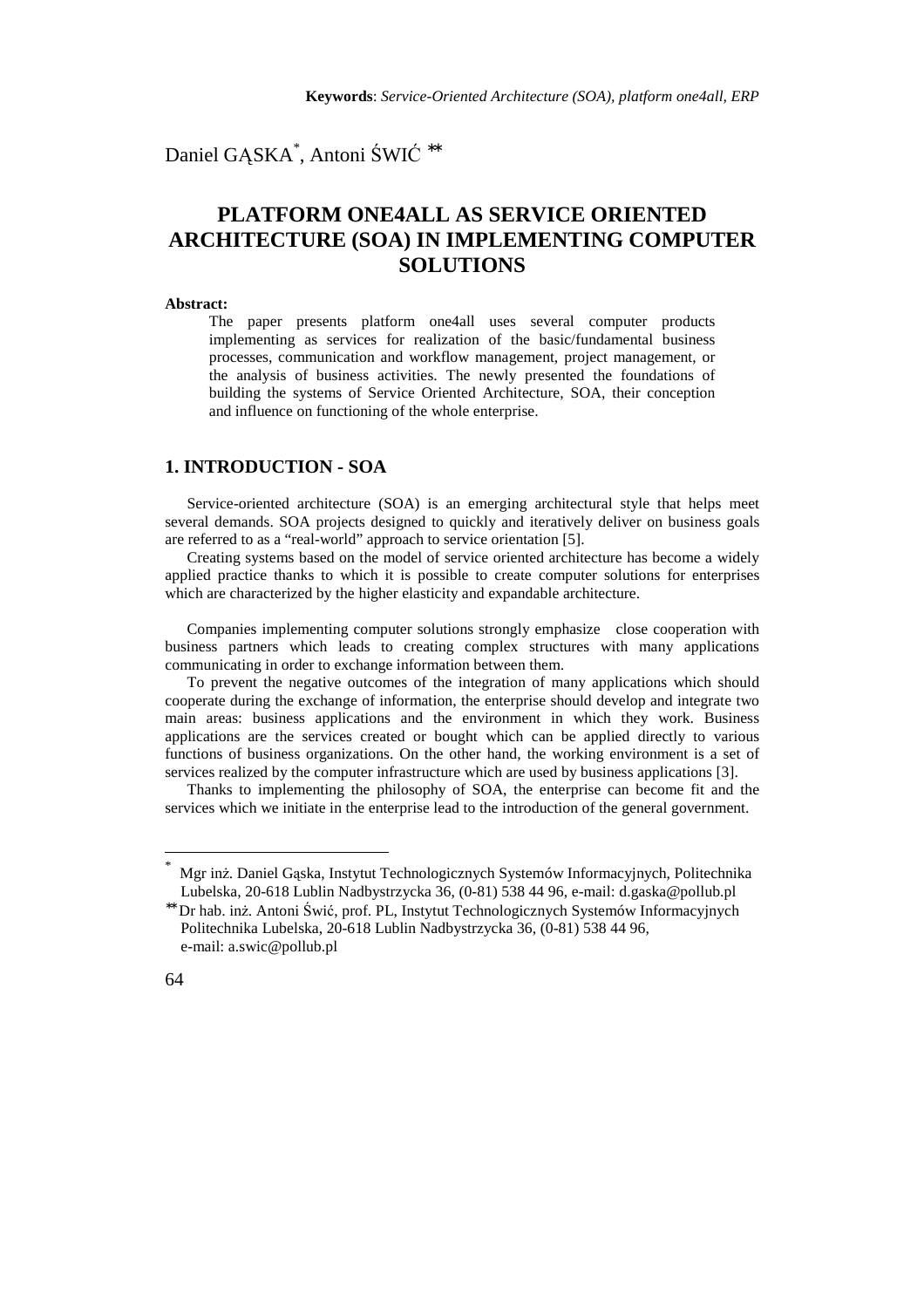## **2. THE CONCEPT OF SOA - ASSUMPTIONS**

Service-oriented architecture (SOA) as shown in Fig. 1 is currently the most popular conceptual architecture for the IT industry addressing the problem of business integration. The concept is brought forward by distinct business motivations. Drivers for SOA in the enterprise domain include the tremendous growth of IT applications, the ever-increasing use of IT tools throughout every aspect of each business, and the resulting need to integrate both in a coherent, scalable, and manageable fashion. The trend toward outsourcing noncore competencies, including the outsourcing of IT as a utility, further fuels this movement. In addition, the plethora of mergers and acquisitions, and the significant increase in business-to-business partnerships and supply chain relationships also point to the pressing need to integrate IT tools and business processes. These are significant drivers that can be summarized as continuous business transformation, and these are the drivers that in large part shape the approach required to address this problem space. These drivers lead to an adoption of service middleware based on loosely coupled granular components and message-based communication; they expose only as much or as little of the underlying network capabilities as needed to ensure successful reuse of the components by multiple services [1].



Fig. 1. Basic service-oriented architecture concept

In order to better understand this concept it is necessary to implement of a larger number of components and the relation between the service consumer and service producer, thanks to which SAO becomes easier to understand.

Fig. 2 shows the Service-oriented architecture with more components and more their relations: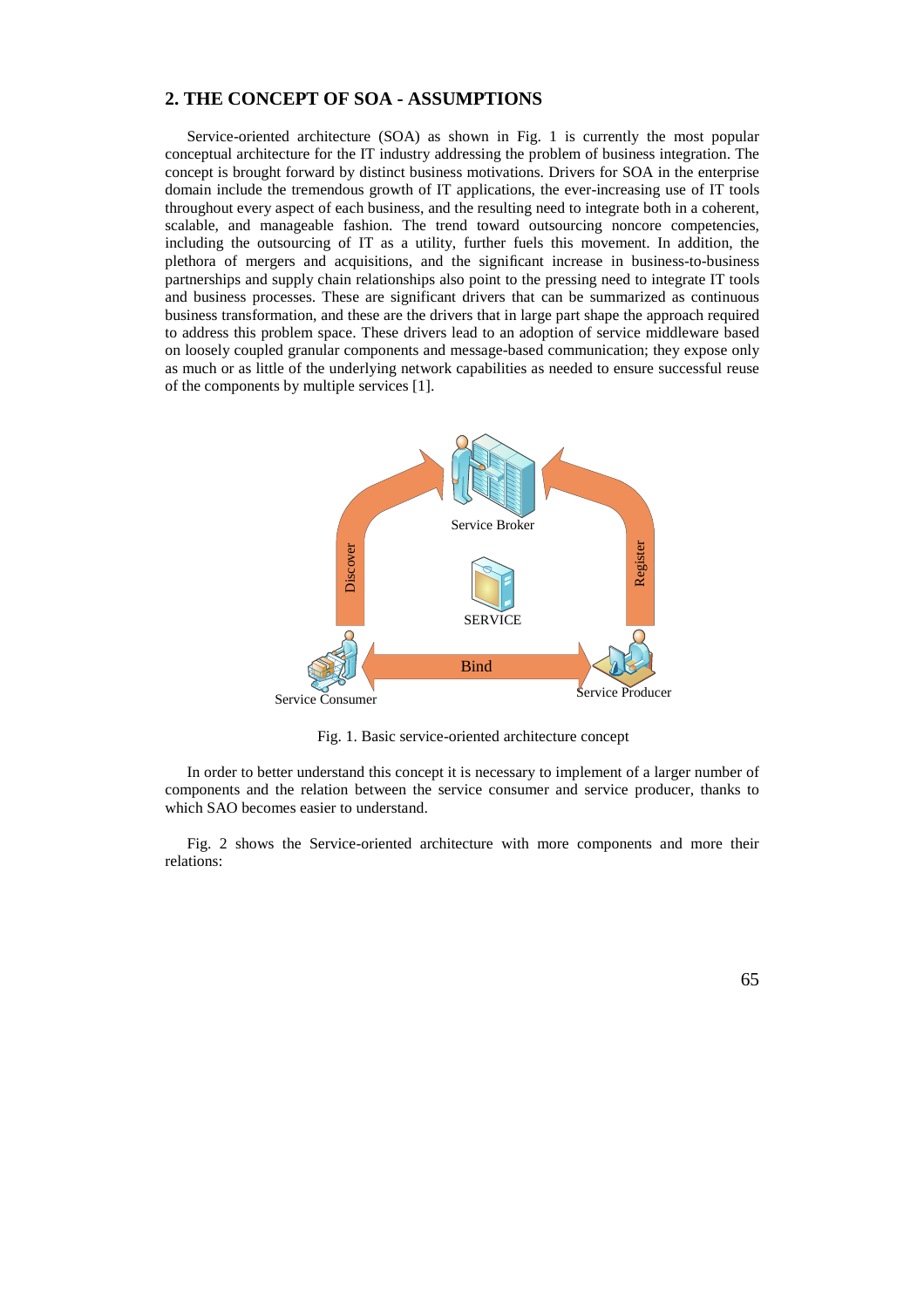

Fig. 2. SOA components and their relations

The components of SOA and the relations among presented in Fig. 2 above define the directions we can take in creating the system.

### Services

The central pillar of SOA is the service. We can defines service as "a facility supplying some public demand". A Service should provide a high cohesion and different services. Services should be coarse grained pieces of logic. One of the characteristics of services is service autonomy. Autonomy means the services should be self-sufficient, at least to some extent, healing properties.

#### **Contract**

The collection of all the messages supported by the Service is collectively known as the service's contract. The contract can be unilateral, meaning a closed set of messages the service chooses to provide. A contract might also be multilateral or bilateral, that is, between a predefined group of parties. The contract can be considered the interface of the Service akin to interfaces of object in object oriented languages.

#### End Point

The Endpoint is an address, a URI, a specific place where the service can be found and consumed. A specific contract can be exposed at a specific endpoint.

#### Message

The unit of communication in SOA is the message. Messages can come in different forms and shapes, for instance, http GET messages (part of the REST style) ,SOAP messages, JMS messages and even SMTP messages are all valid message forms. The differentiator between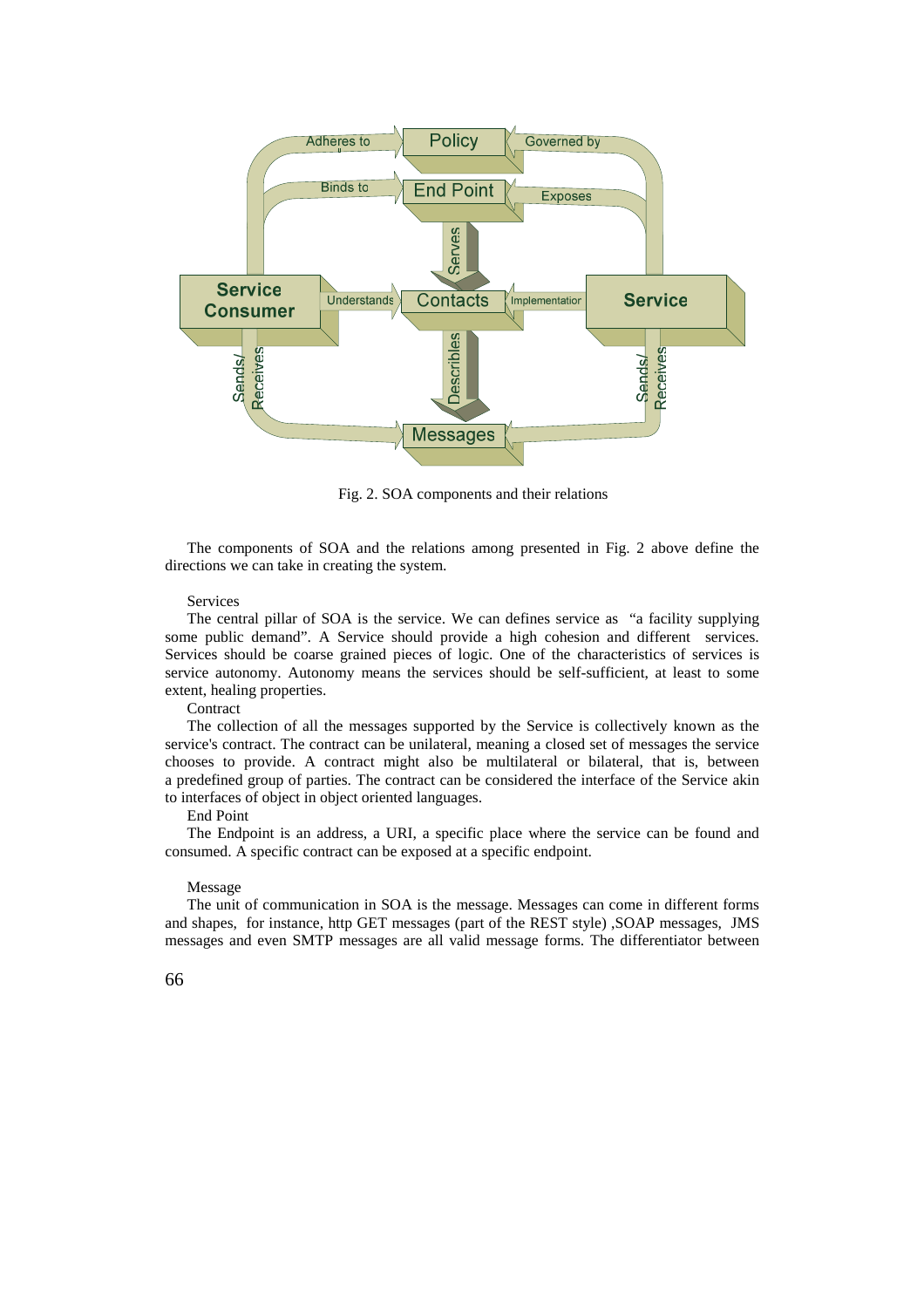a message and other forms of communication such as plain RPC, is that messages have both a header and a body. The header is usually more generic and can be understood by infrastructure and framework components without understanding, and consequently coupling to, every message type. The existence of the header allows for infrastructure components to route reply messages (e.g. correlated messages pattern) or handle security better (see Firewall pattern).

Policy

One important differentiator between Object Orientation or Component Orientation and SOA is the existence of policy. If an interface or contract in SOA lingo, separates specification from implementation. Policy separates dynamic specification from static/semantic specification. Policy represents the conditions for the semantic specification availability for service consumers. The unique aspects of policy are that it can be updated in run-time and that it is externalized from the business logic. The Policy specify dynamic properties like security (encryption, authentication, Id etc.) , auditing, SLA etc.

#### Service Consumer

A service doesn't mean much if there isn't someone/something in the world that uses it. So to complete the SOA picture we need Service Consumers. A service consumer is any software that interacts with a service by exchanging messages with the service. Consumers can be either client applications or other "neighboring" services their only requirement is that they bind to an SOA contract.

Looking at this SOA definition we can see SOA has a lot of emphasis on interface. Starting from the messages which are the parts of the interface, the contract which is the collection of the messages, the endpoint where the contract is delivered and the policy which governs the behavior of the endpoint. Thus SOA has a total of four different components that deal with the interface vs., for example, OO which only has one. The focus on interfaces is what gives SOA the ability to create loose coupling, composable components, reuse and achieve the various design goals. Another nice attribute of this definition is that we can use as a base for both the technical and the business perspectives of SOA as the common elements of both perspective are used in this definition [6].

### **3. PLATFORM ONE4ALL**

Platform one4all uses Microsoft software to integrate computer solutions in an enterprise. Thanks to using XML language to exchange data between applications it is possible to implement the solution of other manufacturers, such as SAP.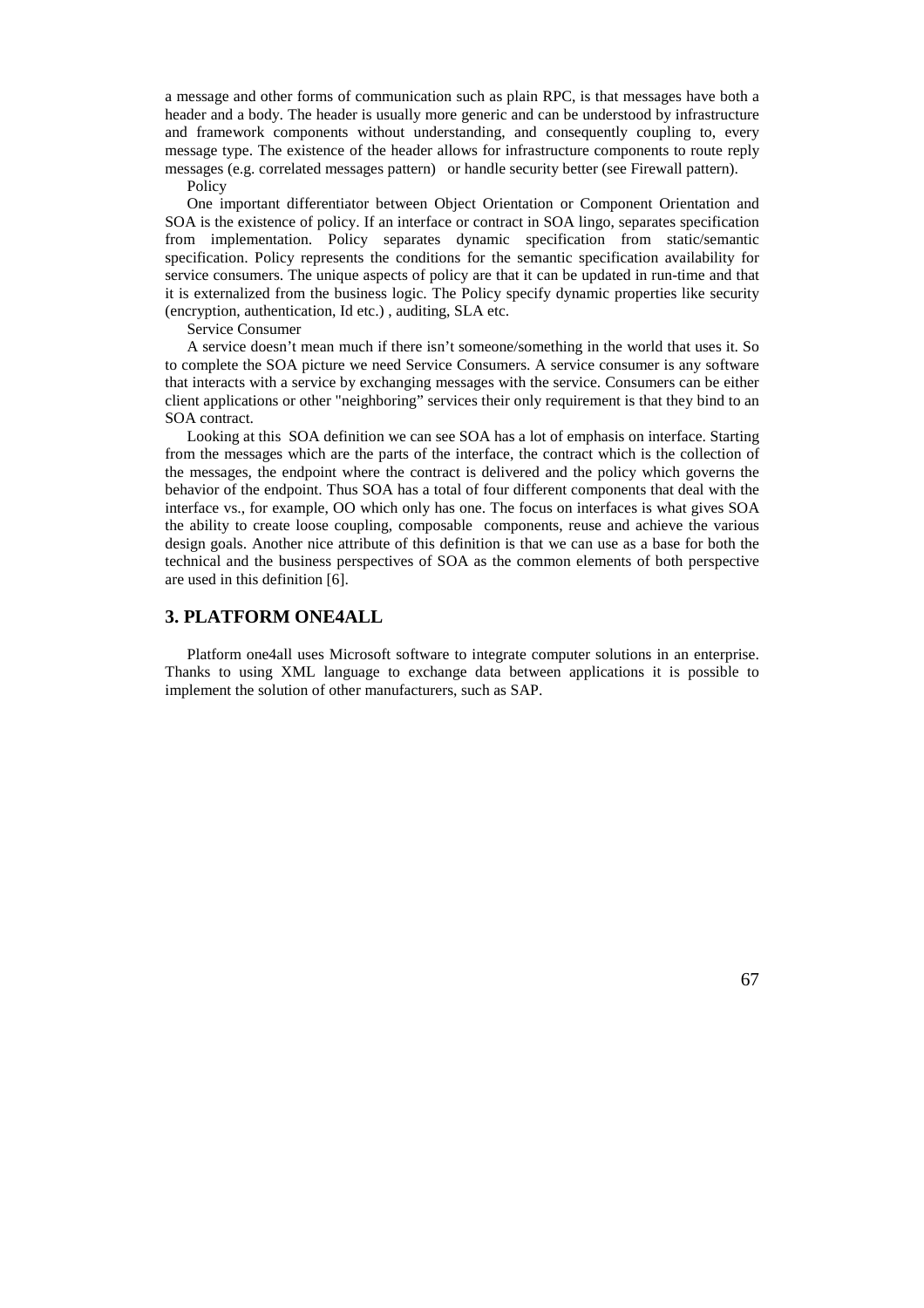

Fig. 3. One4all platform and Microsoft Dynamics business management software in SOA architecture

Decision on choosing the strategy of the informatization requires from the organization (both public institution and private) defining the concrete and measurable goals that will assure them a possibility of their future progress and development, obtaining competitive advantage on the market and also increase effectiveness and rapidness of actions.

one4all is a comprehensive solution that can be easily adopted to the need of the both public and private sector. The solution is built based on the proved technology and environment of the Microsoft systems and know-how and experience of the specialists working on its creation and further development. Operational activity of an organization becomes more effective and forecasting of the desired development directions is possible due to the application of the one4all solution.

one4all in the particularly helps to:

- − eliminate the "bottle-necks" and integrate business processes and actions
- − manage available funds in the most effective way
- − simplify complex processes of human resource and payroll management
- improve project management
- − ensure safe and efficient communication and exchange of information among the members of the organization
- − organize the work in the most effective way
- − assure a proper safety and data protection.
- The solution one4all integrates such areas of the organization activity (Fig. 4):
- − realization of the basic/fundamental business processes
- − communication and workflow management
- − project management
-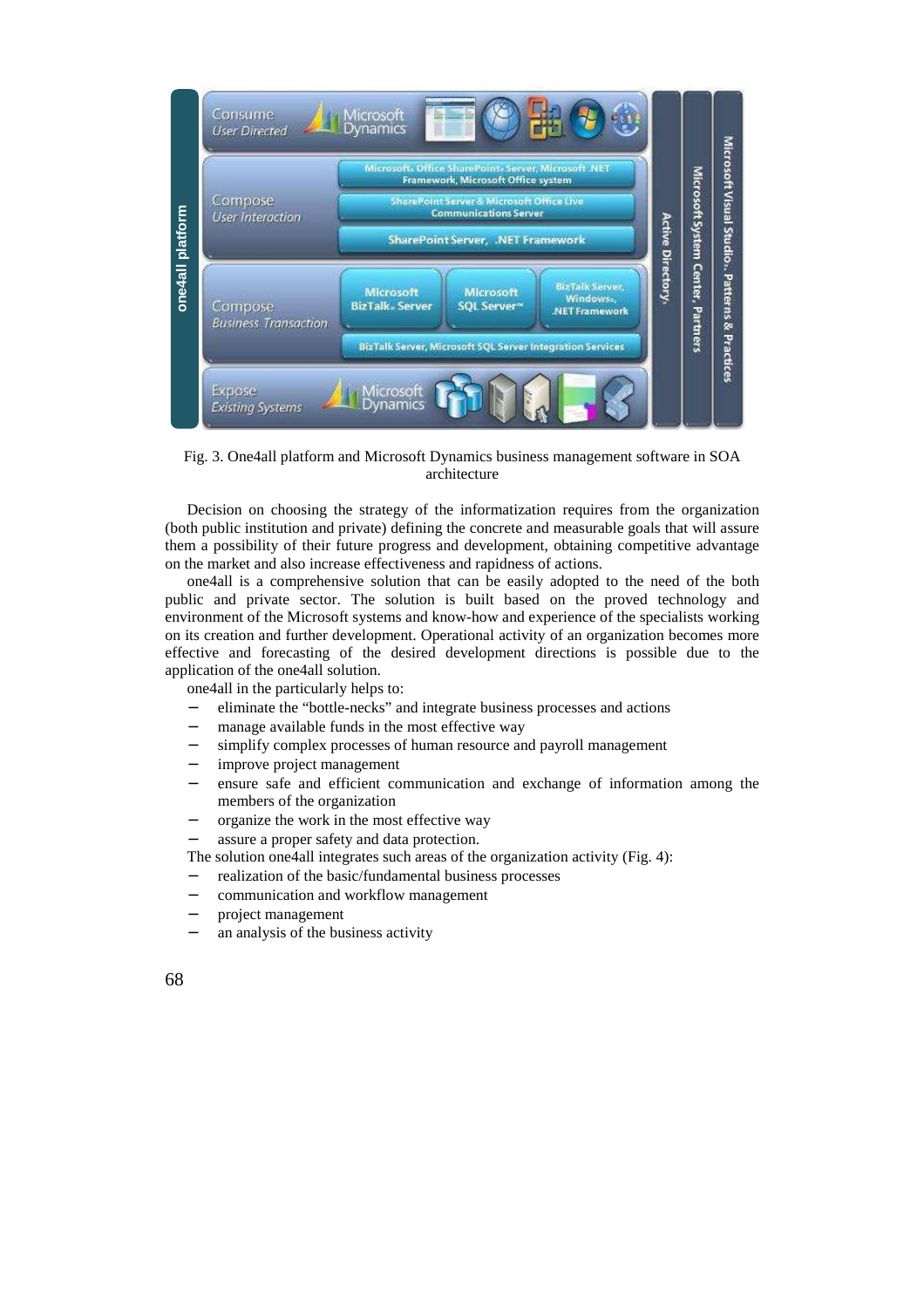

Fig. 4. one4all integrates such areas of the organization activity

Realization of the basic business processes

Area of the realization of the basic business processes is covered by the hand of the ERP class solution to manage organization. This solution makes it possible for the employees and the whole organization to make more optimal business decisions. It contains comprehensive functionalities that automate and improve management of the financial processes, petitioner relations, services for the community, human resources and other. It allows therefore on the integration of processes, technology and employees that can be in the any place in the world. Use of this part of one4all influences then efficiency improvement and overall better functioning the whole organization.

A great example of the processes in this area is a situation in which an institution is assigned with the additional financial means to perform a concrete project. To our institution is sent a letter with such notification. Thanks to the one4all solution within just a few seconds this information is available to all managers who should be informed about this. Also, money is transferred on an account of the institution that on the other hand what has its effect in budget enlargement. Due to the home banking functionality accountant doesn't have manually enter date into the system, only needs to check and book them. So, the work is automated and accelerated and error free.

one4all:

- − automates and improves financial processes in each area of functioning the institution
- increases efficiency of the employees
- influences the overall level of the petitioner satisfaction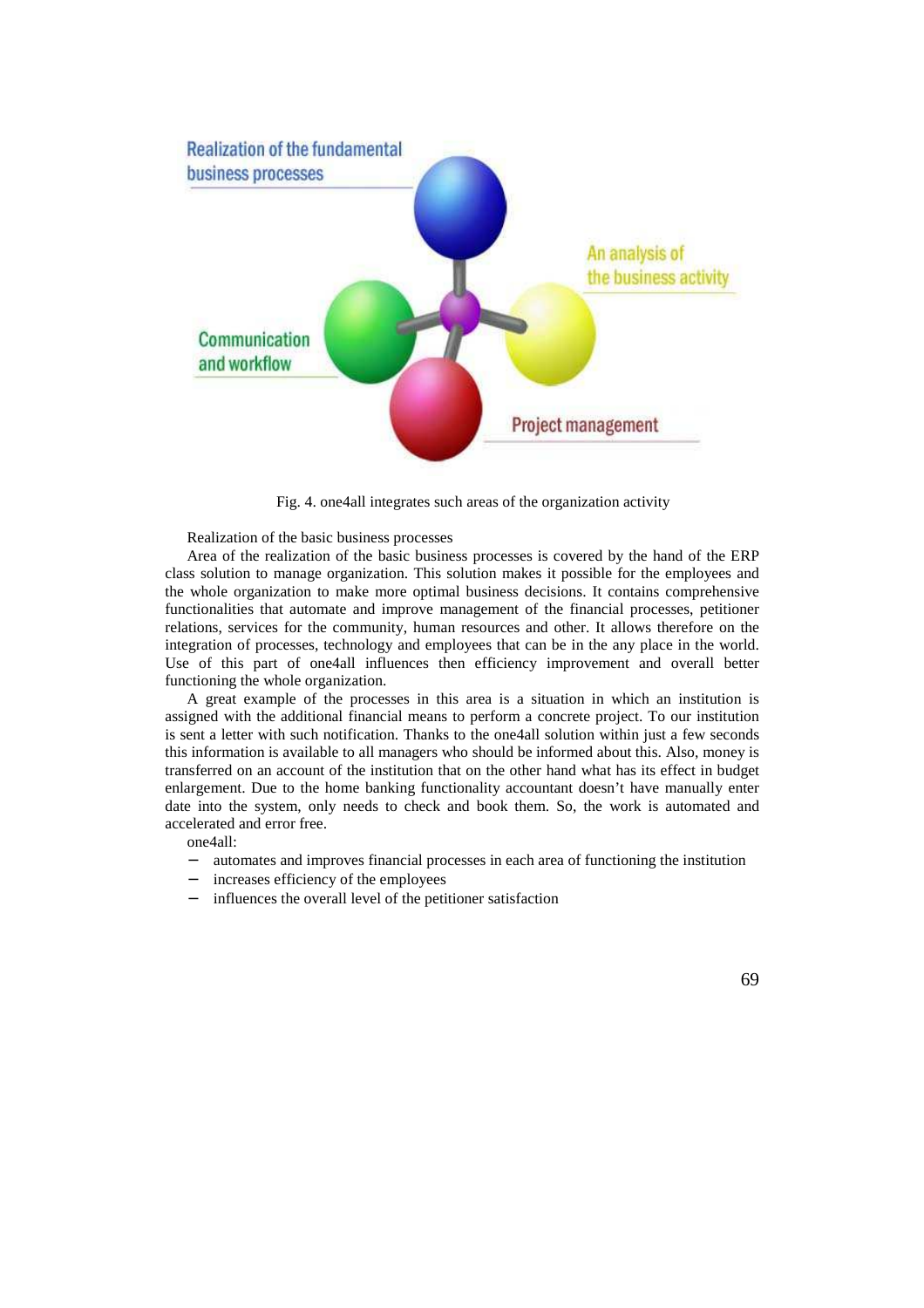#### Communication Management

In today's' times accessibility, exchange and passing through an information is a key aspect of every institution's activity. one4all allows managing knowledge database and sharing the documents through the built-in Documents Center which improves the flow of information in the organization. All data is accessible through the internet and intranet portals created to ensure quick, easy and intuitive access to the required information. Information about events is sent to entitled and interested persons automatically. one4all also gives an opportunity for many engaged persons in concrete task to work on one document at the same time. Another plus is an ability to manage the following versions of the same document with a full insight into changes tracking with an option of reviewing and accepting them. Also, in order to: ensure better communication and understanding of the sent information, create better relations between employees and eliminate barrier of distance one4all uses a communication platform that allows voice and vision transmission for the unique chance to have tele- and video conferences.

The situation when a director of an institution receives a letter with a request to prepare an opinion for the superior institution can be a great example of how to use functionality of this area of one4all solution. The letter is scanned and registered in one4all and from that level is sent to director and then he gives order to the managers and they to their employees. At this time an employee receives an alert which means that he was just assign a task; it also gives them the information about the deadline, other people involved in the task and so on.

Employees of the departments located in a considerable distance from each other use internet cameras to communicate. This way they can effectively exchange ideas and information. During work they create working versions of documents about which other member of the team are notified by e-mail and have access to them. The director receives one and final version of the document already accepted by the managers, but in each second can see how the works were performed.

one4all:

- assures the safe access to information with the use of internet and intranet
- − causes simplification of procedures concerning the information and documents exchange
- makes team working in various locations more effective
- eliminates or limits the quantity of paper work
- − gives a full insight into the history of the versions of the documents

Project Management

In order to more effectively achieve goals and in optimal way use given resources more and more organizations uses a projectile approach towards their activity. Answering such needs one4all makes it possible to manage and run projects. By just one click managers are able to check use of resources, their accessibility in the concrete moment, work progress and deadlines of each task in the schedule. Resources are booked as a result of full automation in the moment of creating the project and participating employees informed about assigned tasks and deadlines of the particular stages of the project. one4all tracks the whole cycle of the life of the project in a quick and easy way, plans expenditures and controls costs.

We can imagine a situation when a director of an institution is asked to deliver a report concerning the progress of works of the project co-financed by the superior institution. In such situation he asks his employees to indicate the stage of the works for which they are responsible for. Employees who can work in various locations after receiving e-mail with such request actualize the stage of their work. After doing that they send a feedback e-mail that is received by the director what gives him knowledge about the current stage of the particular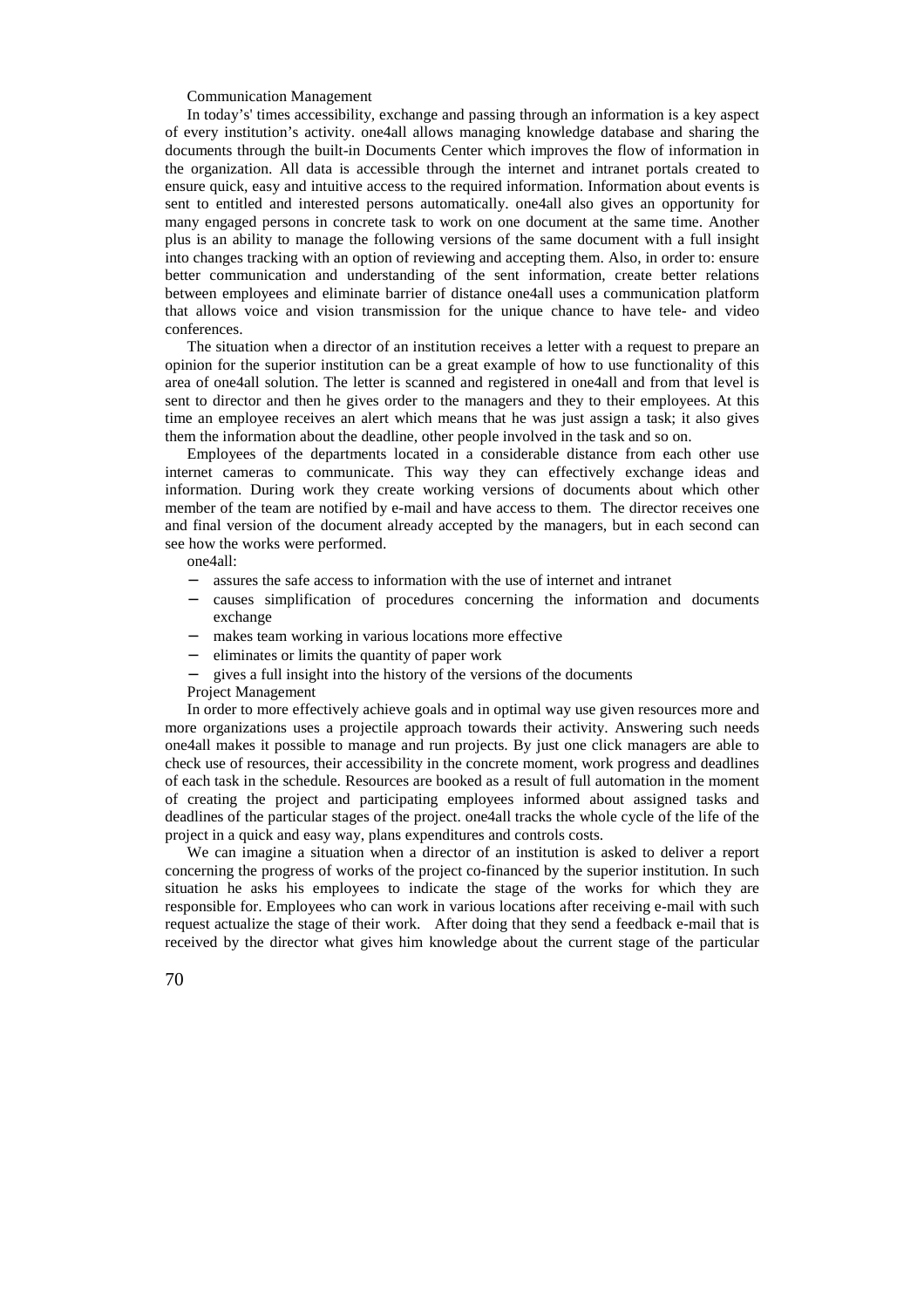works in the project. Such report in a graphic form shows whether works are done on time, tasks are assigned in optimal way to the employees or changes need to be done. Thanks to the functionality of the project management a director not only can easily make a need report but also in any time react to the dynamically changing situation.

one4all:

- supports planning and using of accessible human, material and other resources
- − allows controlling the course of the realization of the particular stages of the project
- − allows automatically tracking of the cause- effects linkages between individual tasks
- − automatically informs participating human resources about allotments and changes in the project and assures obtainment of the back information about the progresses of works (also through internet)

Reporting and Analyses

It is possible to create measurable and effective reports and analyses due to the fact that one4all uses the information from the areas of the realization of business processes, communication and workflow management and project management. Such personalized and answering to specific needs reports are used by the managers and specialists and support them in decision making processes and forecasting future actions. Managers are able to quickly and wisely react to the changing situation due to the fact that analytical data is accessible in the real time. The solution is very functional and friendly use considering the fact that data is presented both in a graphic and tabular form.

Nowadays, many institutions participate in the distribution of the money coming from the external sources (e.g. grants or the financial means of EU) both as final incumbents and intermediary institutions. It isn't uncommon that project managers need to prepare wide and very detailed periodical and final reports. In order to do so they need information from various areas and it is often causing many problems. Using one4all all necessary is already gathered in one solution and creating such multidimensional report is done practically at once. As a result of the use of one4all project managers can concentrate on the realization and the maximization of the obtainment of the positive effects and not on details of reporting.

Additionally, the report which in this moment is merely a fulfillment of the formal requirements can serve to yet better planning next projects in the future thanks to it's one4all:

- 
- − allows making very advanced reports and analyses
- − assures access to the information in a real time
- allows making simulations of the various actions, their analysis and predicting results therefore better planning and managing processes in a institution

The utilization of services contained in one4all system is possible thanks to using http protocol and an internet browser (Fig. 6).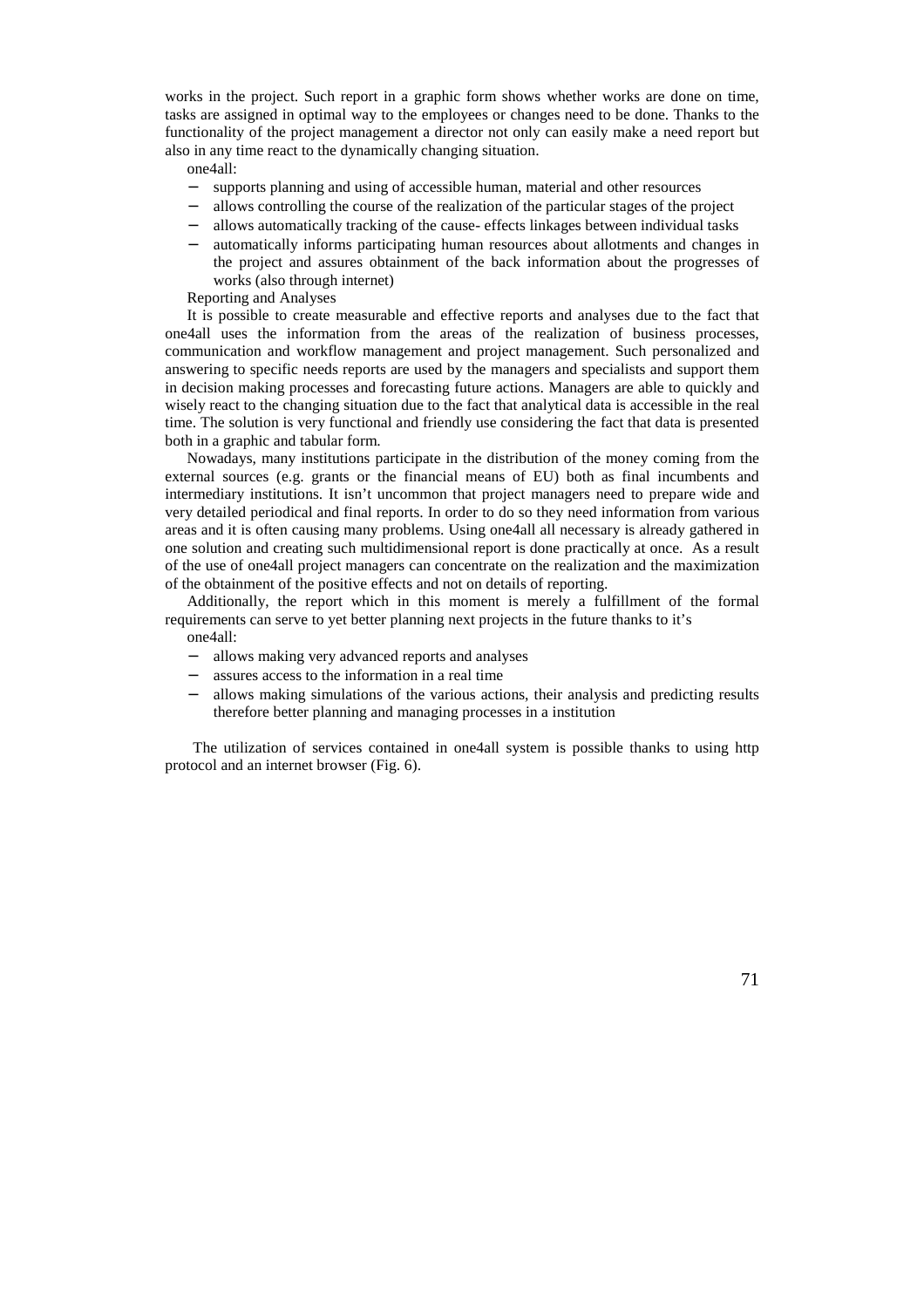

Fig. 6. Platform one4all in internet browser

The area of the realization of basic business processes is done with the help of services realized by the solutions of class ERP (**Enterprise Resource Planning**) which support the management of the organization. This solution enables employees and the whole organization to make optimal business decisions. The complex functionalities which the solution contains automate and improve financial processes, customer relationships management, business services, human resources management and logistic processes (**SCM – Supply Chain Management**), which include the efficiency of transportation (**TMS - Transportation Management System**), the optimization of utilization of the area (**WMS - Warehouse Management System**), selling-buying production processes, and other processes within the organization (Fig. 7,8).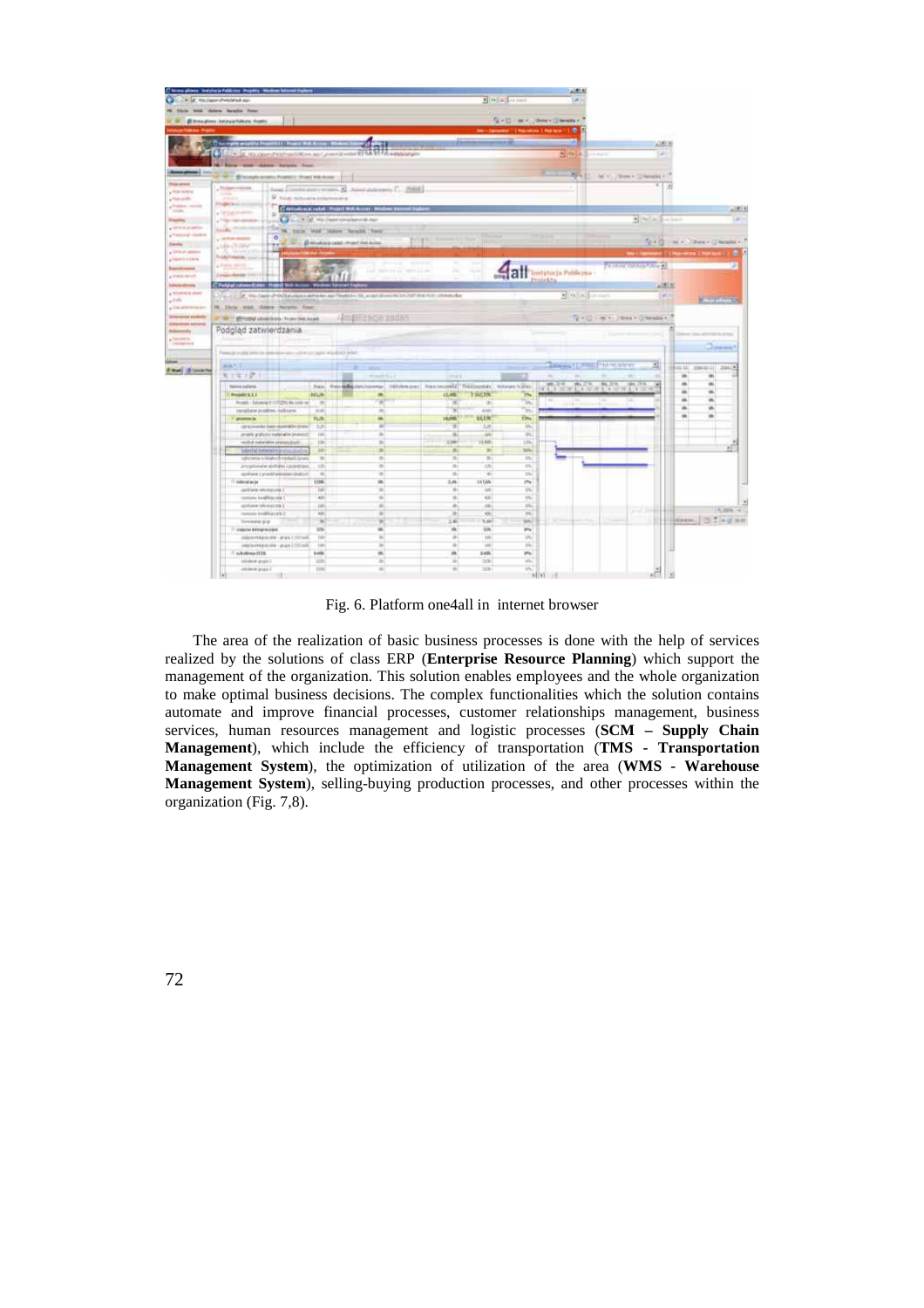

Fig. 7. Description of content-related schedule for the platform one4all



# Fig. 8. Description of increase a budget. **4. ENVIRONMENT AND THE COMPONENTS OF SERVICES IN THE PLATFORM ONE4ALL**

The solution **one4all** uses the data from the areas of the realization of business processes, the management of transport and workflow and the management of projects. In this system, it is possible to create effective reports and analyses. Such personalized reports and analyses are used by managers and experts, helping them in the process of making future decision and predicting future behaviors. Because that analytic information is accessible in the real time, managers can react immediately to the changing situation.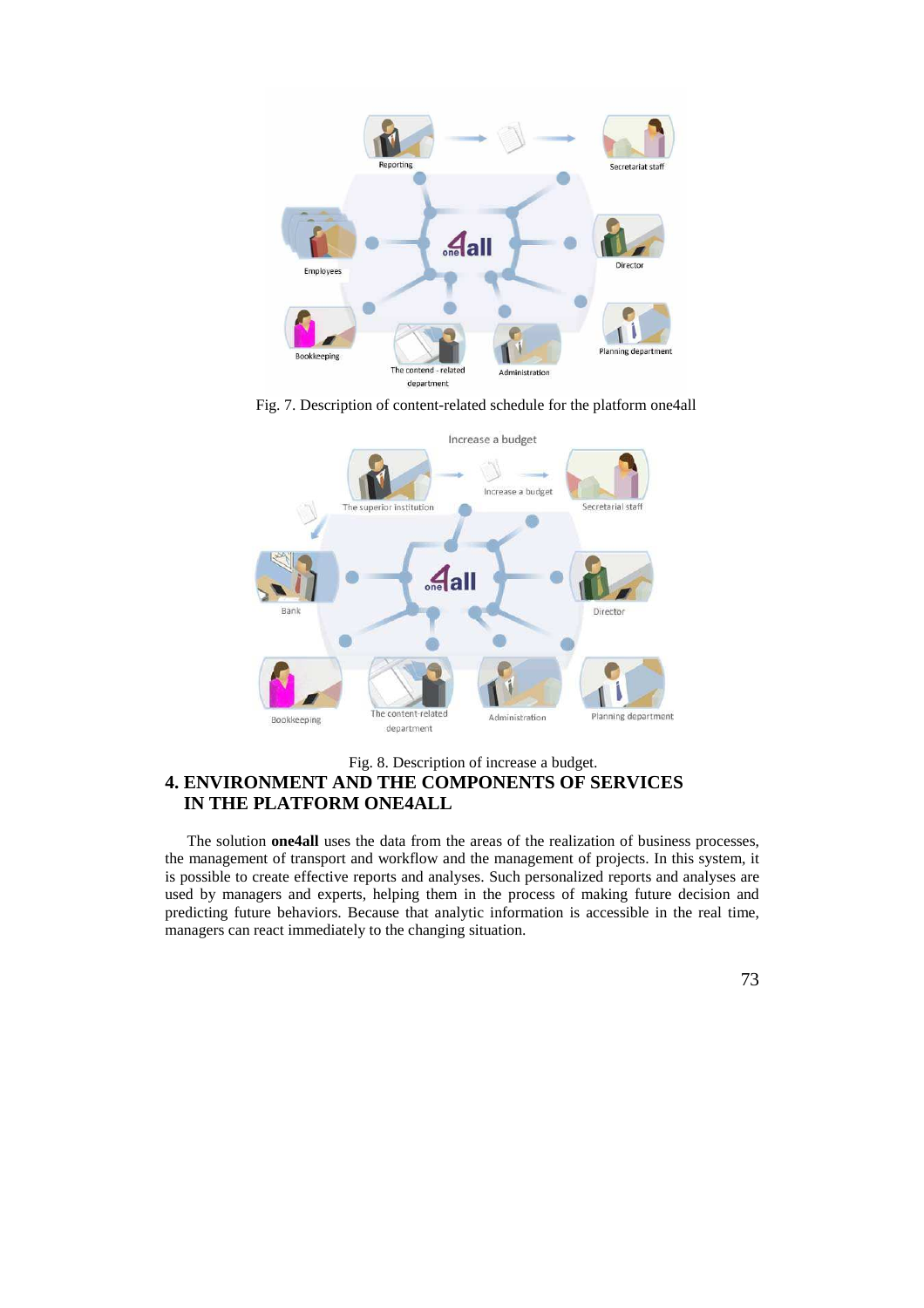The platform **one4all** facilitates leadership and management projects. **one4all** allows to follow the whole cycle of the life of the project in the quick and easy way, to plan expenditures and control the costs.

The following Services are included in the solution **one4all**:

- **Microsoft Dynamics AX 4.0** is the elastic solution to the management of the organization which enables employees the organization to make optimal business decisions. The work with the software Microsoft Dynamics AX is similar to working with other application from Microsoft, such as Microsoft Office or Microsoft SQL Server. This means that the new application possesses the same elements as the systems and software which are already used in the organization.
- **Microsoft Dynamics CRM 4.0.** The key processes realized by using the system of CRM are, for example, gaining new customers and building long-lasting relationships with them.
- SAP Business All-in-One offers the complex solutions of the world class in the form of pre-configured packets at the affordable price to small and medium-size firms. SAP In the case of firms working in the specific line of business, SAP solutions reflect processes realized in the given environment / sector.
- **ILS.NET**. Sending goods in the chain of deliveries requires the co-ordination of many business processes, including transport, storing and the management of orders. Thanks to the solution Integrated Logistics Solutions ™ one can balance the demand with the supply in the chain of deliveries assuring the delivery of the goods expected by the customers. Exactly compiled orders, the improved process of the realization of deliveries and the total transparency of the goods stored in warehouses will allow to tie all processes in the chain of deliveries.
- Microsoft Office SharePoint Server 2007 is the integrated packet of easy to use server applications which increase the efficiency of the organization and optimize the co-operation of people, content, processes and business applications.
- − **Microsoft Office Communications Server 2007** administers communication in real time (synchronic communication): instant messages, technology VoIP and videoconferencing. Because it co-operates with other existing telecommunication systems, the enterprises can implement advanced technology VoIP without the need to exchange older telephone nets.
- Microsoft Office Project Server 2007 allows for more effective management of the work of an organization by coordinating it during the entire project, beginning from single and finishing with more complex projects.
- **AX People** is a modern, licensed by Microsoft system which allows managing human resources in the organization. AX People is fully integrated with Microsoft Dynamics AX, but it can also work in the independent way, using only the core of this system.
- − **Microsoft® SQL Server™ 2008** is the newest platform for managing and analyzing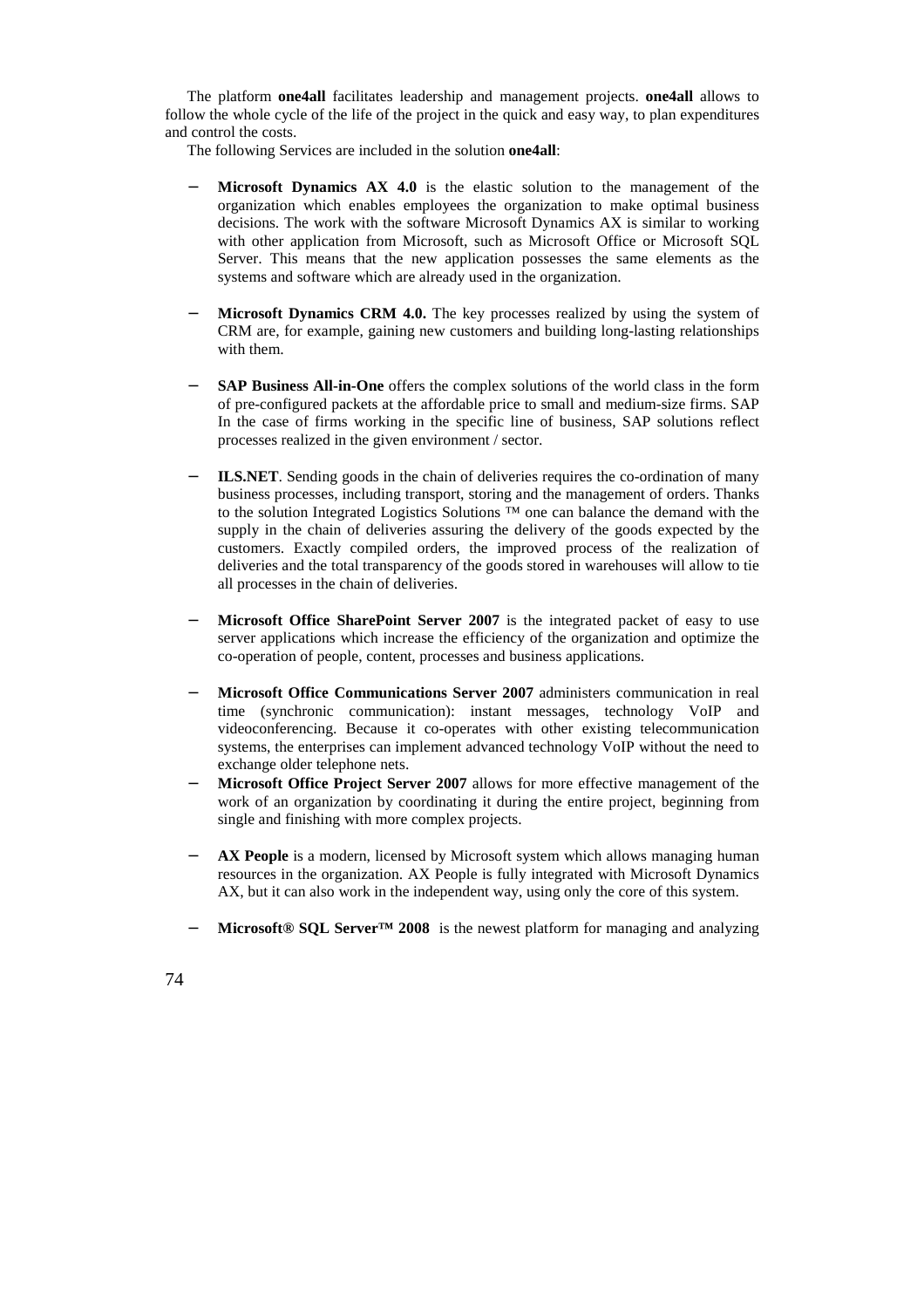data which offers the highest safety of information data along with the comfort and low costs of data management.

# **5. CONCLUSIONS**

The platform one4all is the new concept of the platform which can offer a potential customer a range of services which can be implemented and developed, depending on the specific needs of the organization. The nature of the platform **one4all** makes it possible to implement several services, thanks to which

- − Helps to promote the development of the **informative society** since the platform **one4all** allows to work **"at the distance"** and create the new global possibilities of employment; increase the availability of experts services; decrease of costs connected with creating new work places and commuting. The platform one4all makes communication services accessible, enabling the broadcast of sound and picture, employees can contact through tele- and video-conferences which assure more effective communication and better understanding of information, building perfect relationships and overcoming distance barriers.
- The platform **one4all** for higher education institutions the Modern University, makes it possible to realize advanced functions of e-learning/distance learning which results in raising the quality of teaching and lowering of the costs of education; the access to attractive teaching materials; the better possibilities for self-education.
- The platform **one4all** allows access to services of advanced internet applications which allow implementing the electronic trade and give access to global markets; allowing consumers the choice of the best offers; lowering of the costs of distribution and promotion.
- The utilization of the platform **one4all** is effective in improving the organizational economic activity through: improvement exchanging of information between enterprises and inside enterprises in distant geographical locations; lowering of the costs of the economic activity; facilitation and the acceleration of accounts; the possibility of the remote management of the financial centers at the banks.
- The platform **one4all** for public institutions allows the remote access to legal acts, information about realized undertakings, auctions organized by the administration, legislative plans and the electronic exchange of the correspondence.

### **References**

- [1] Brenner M., Unmehopa M.: Service-Oriented Architecture and Web Services Penetration in Next-Generation Networks, Bell Labs Technical Journal 12(2), 147–160 (2007)
- [2] Nayak N., Linehan M., Nigam A.: Core business architecture for a service-oriented enterprise, IBM SYSTEMS JOURNAL, VOL 46, NO 4, 2007